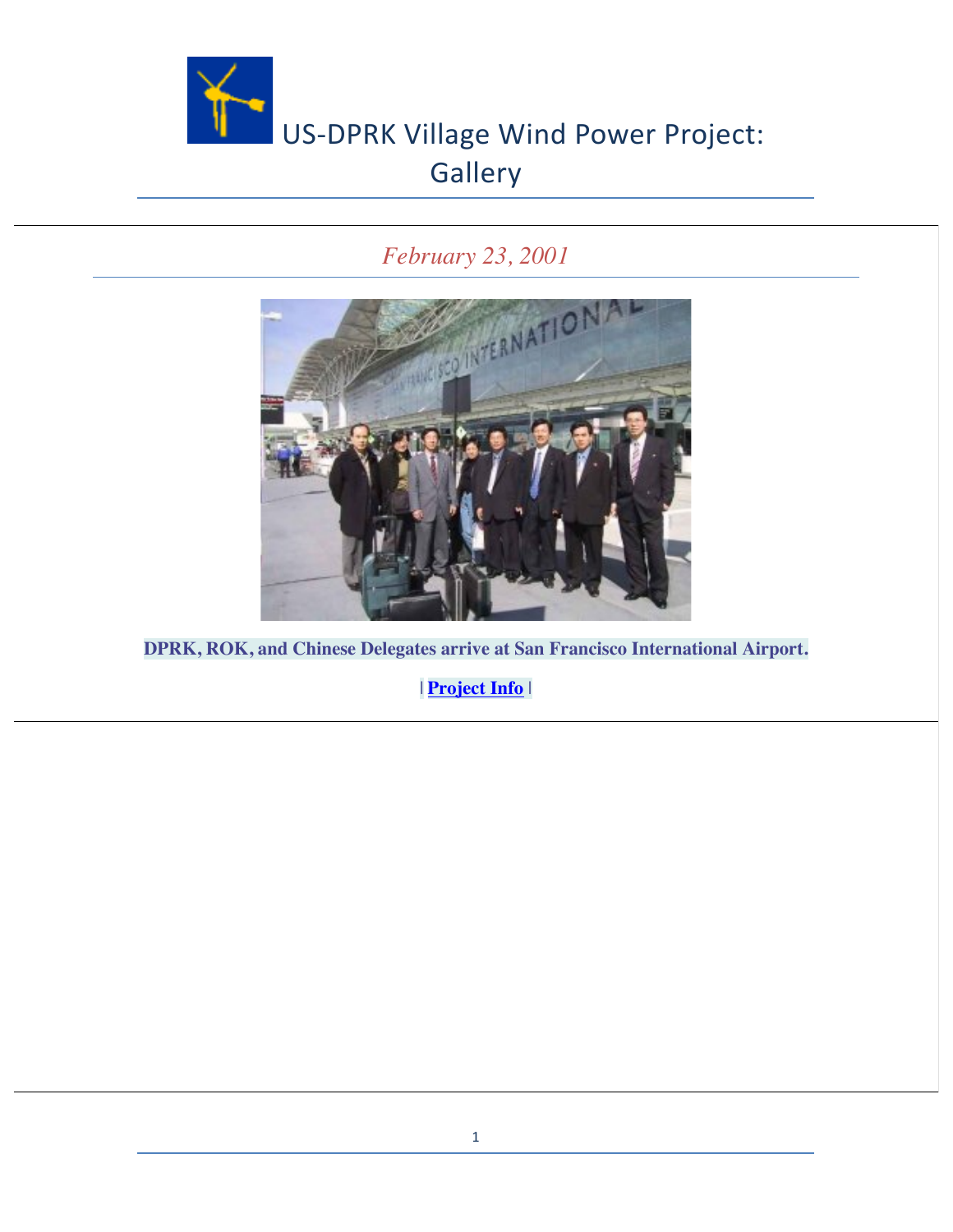#### *February 25, 2001*



**DPRK Engineers take part in East Asia Energy Futures Framework meeting**

| **Project Info** |

*March 1, 2001*



**DPRK Engineers take part in LEAP software training**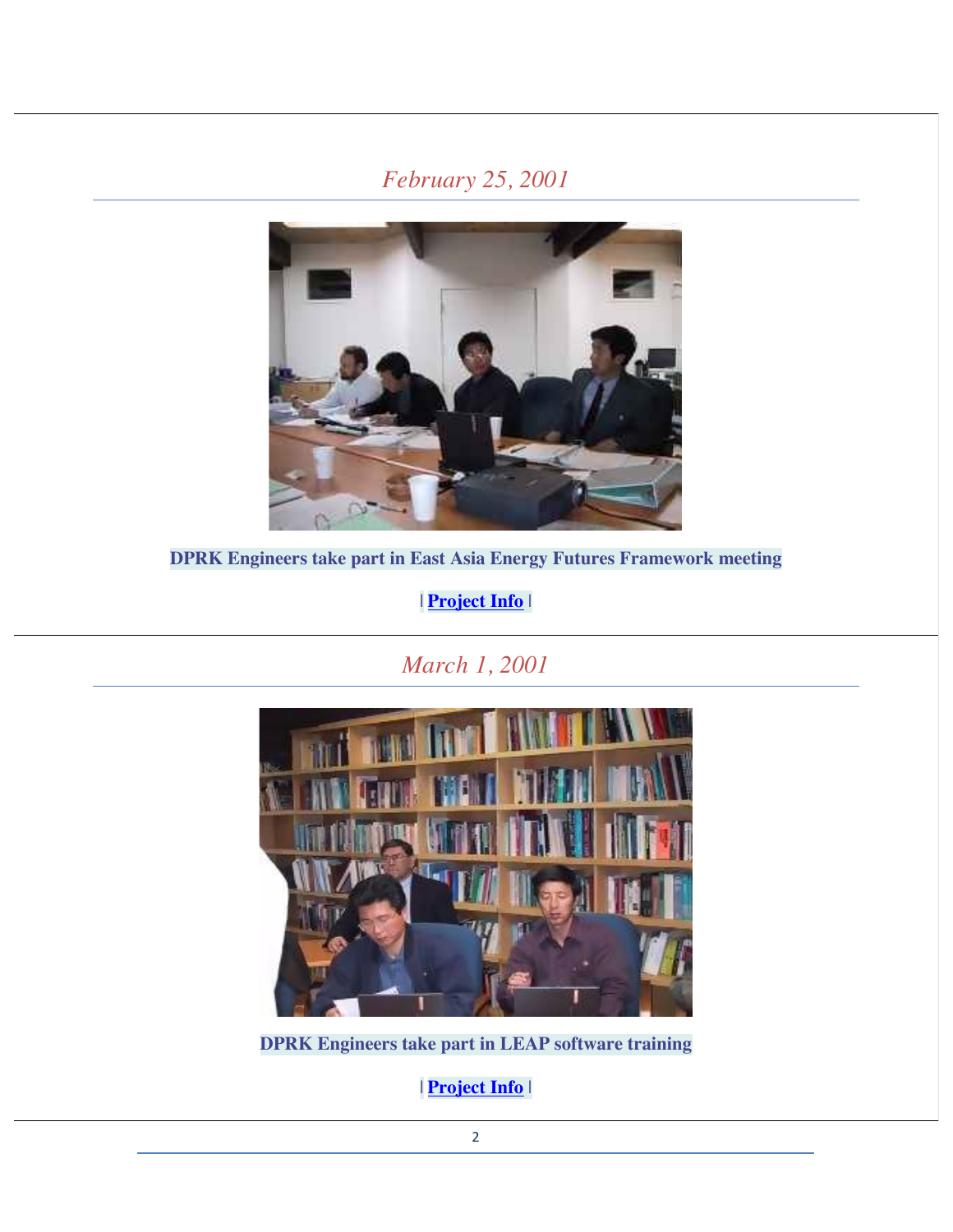# *March 2, 2001*



**Chatting with Frank Porto of the Department of Energy**



**Sailing on board the Pegasus**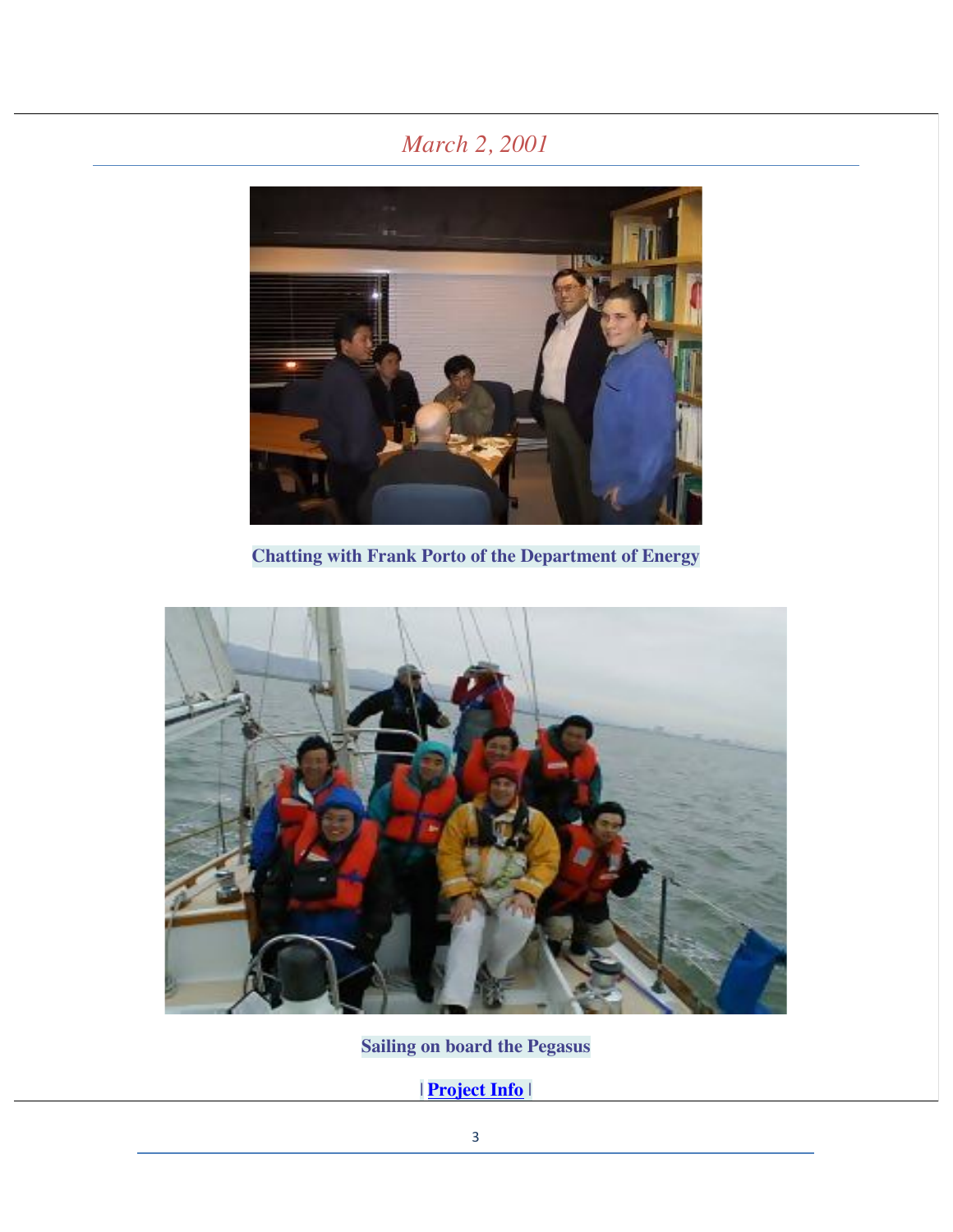## *March 3, 2001*



**Web & Internet Training**

| **Project Info** |

*March 6, 2001*



**Designing Water Purification system, with David Greene**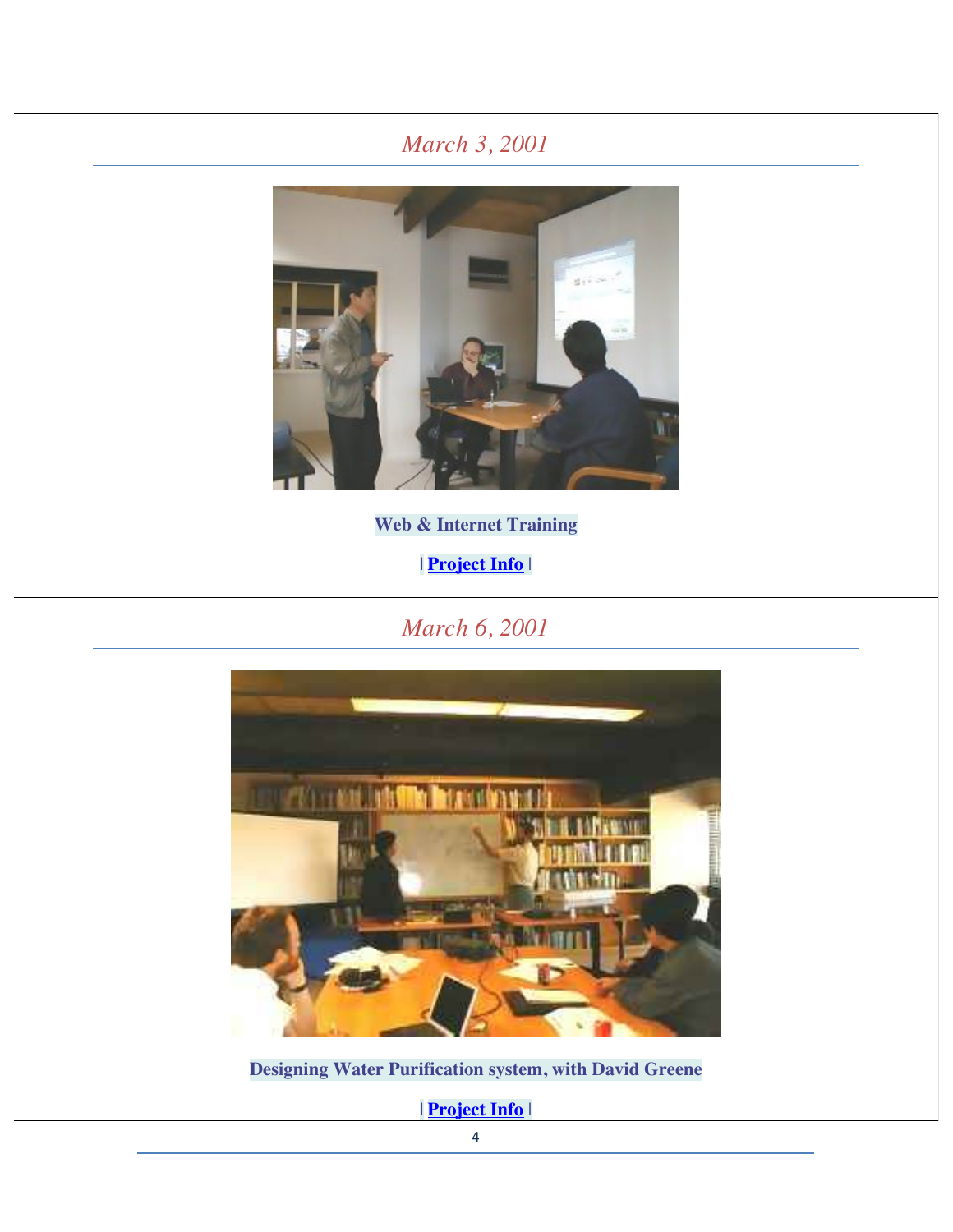## *March 8, 2001*



**Inspecting installed ultraviolet water purification unit**



**Tasting purified water**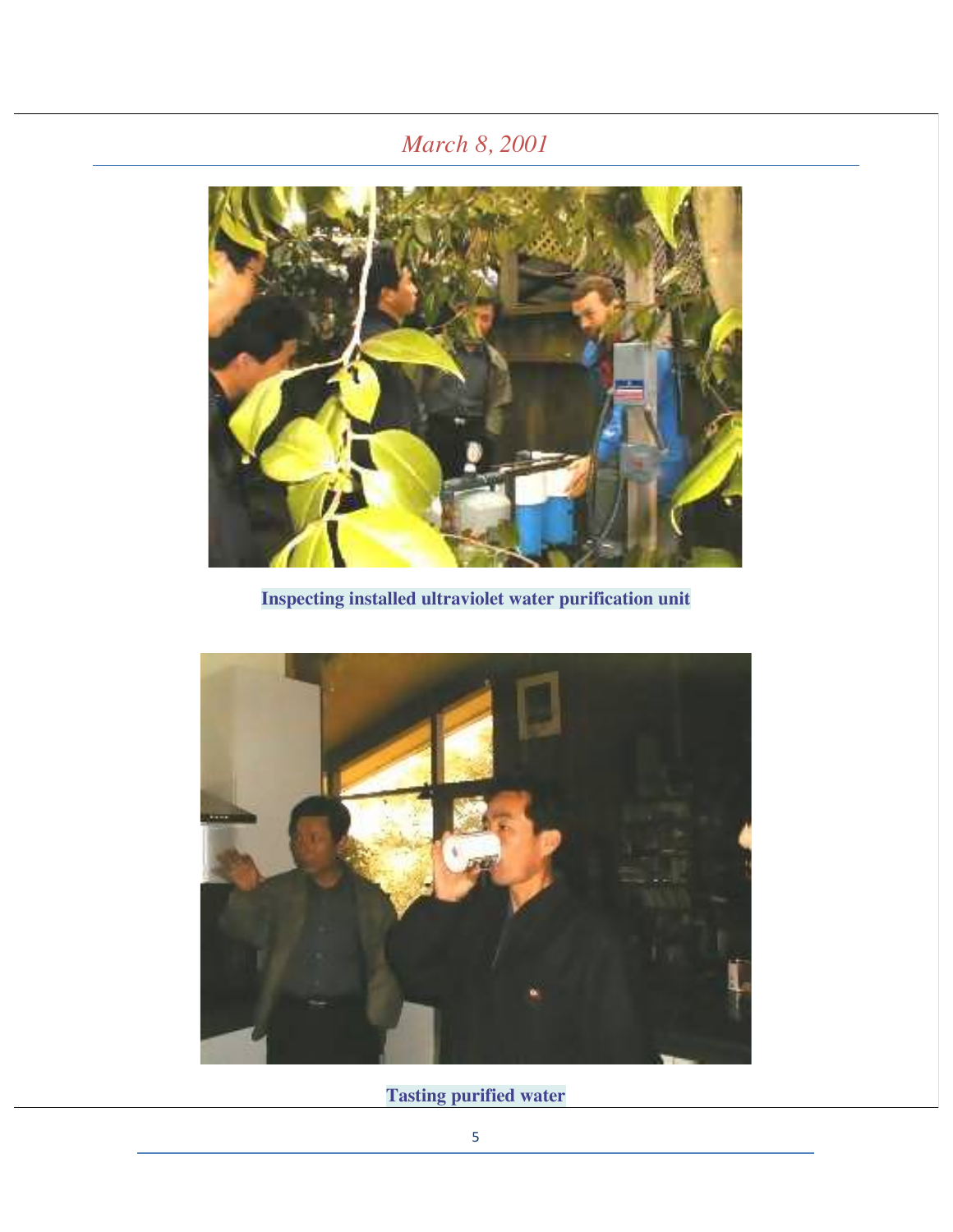

**Jason Miller of the Center for Solar Living explains photovoltaics**



**Inspecting solar water heater**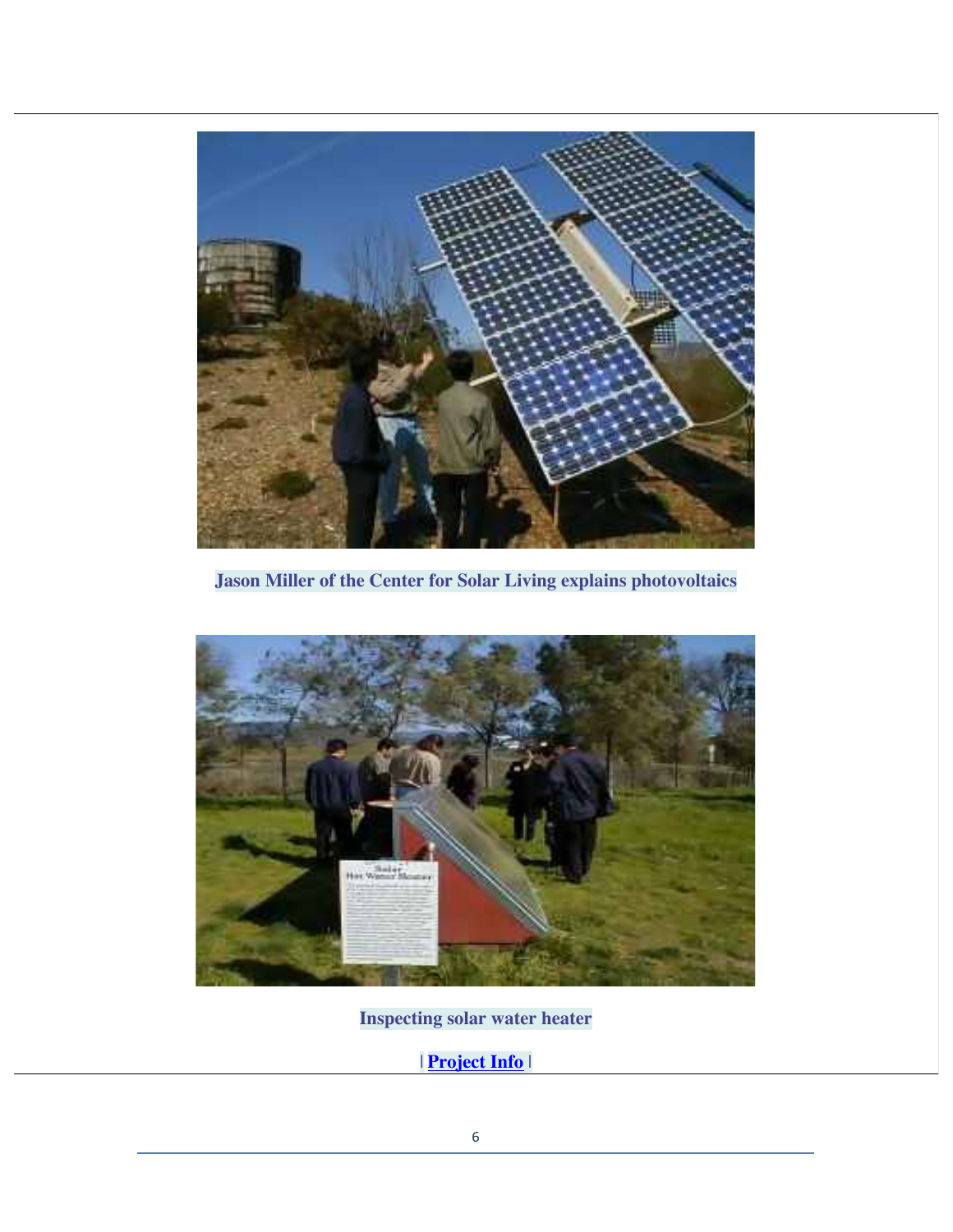## *March 9, 2001*



**Inspecting wind turbine blades, Powerworks, Altamont Pass**



**Delegation at Altamont Pass Wind Farm**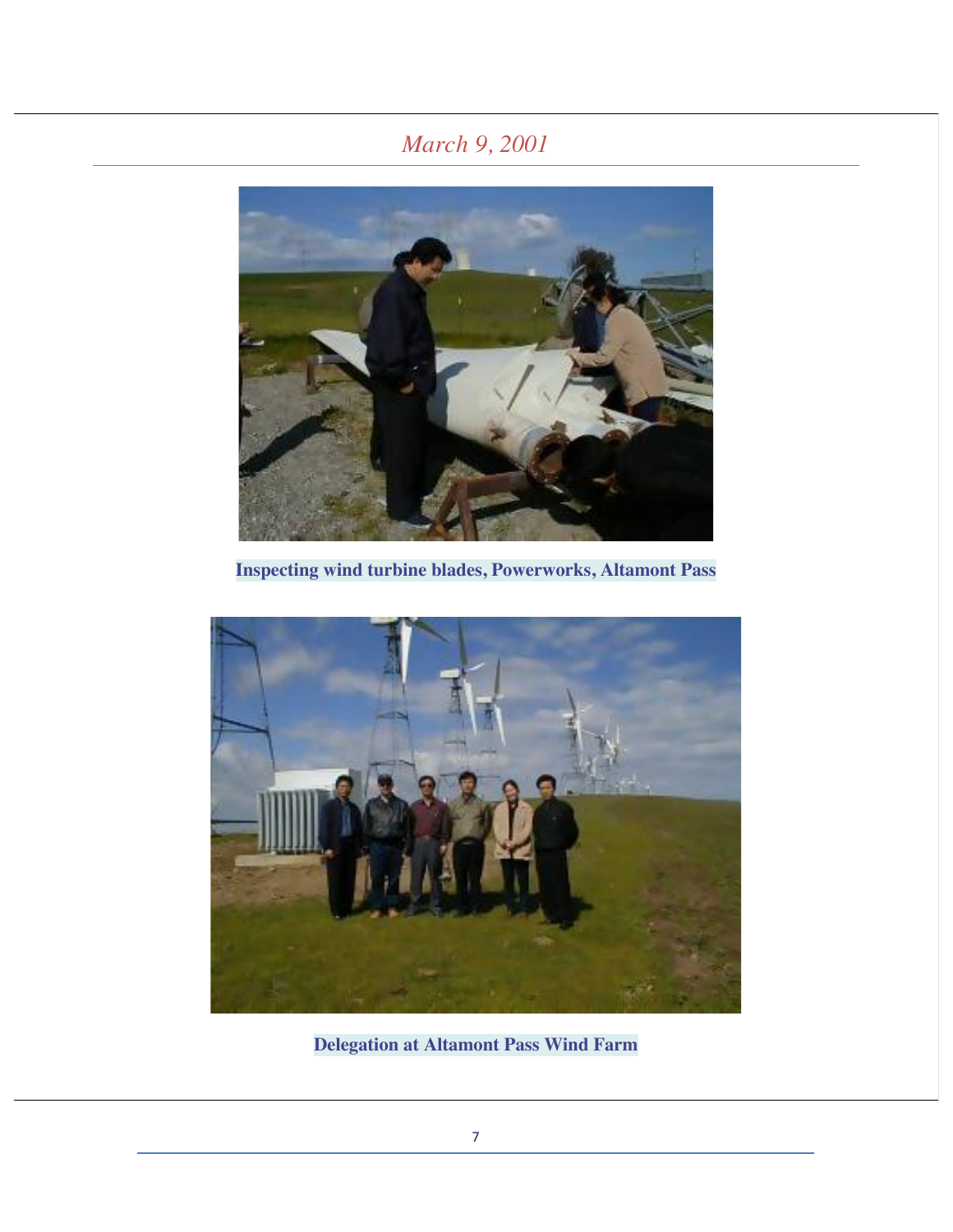

**A wind turbine at Altamont Pass**



**Inspecting monitoring equipment at Tracy Biomass Plant**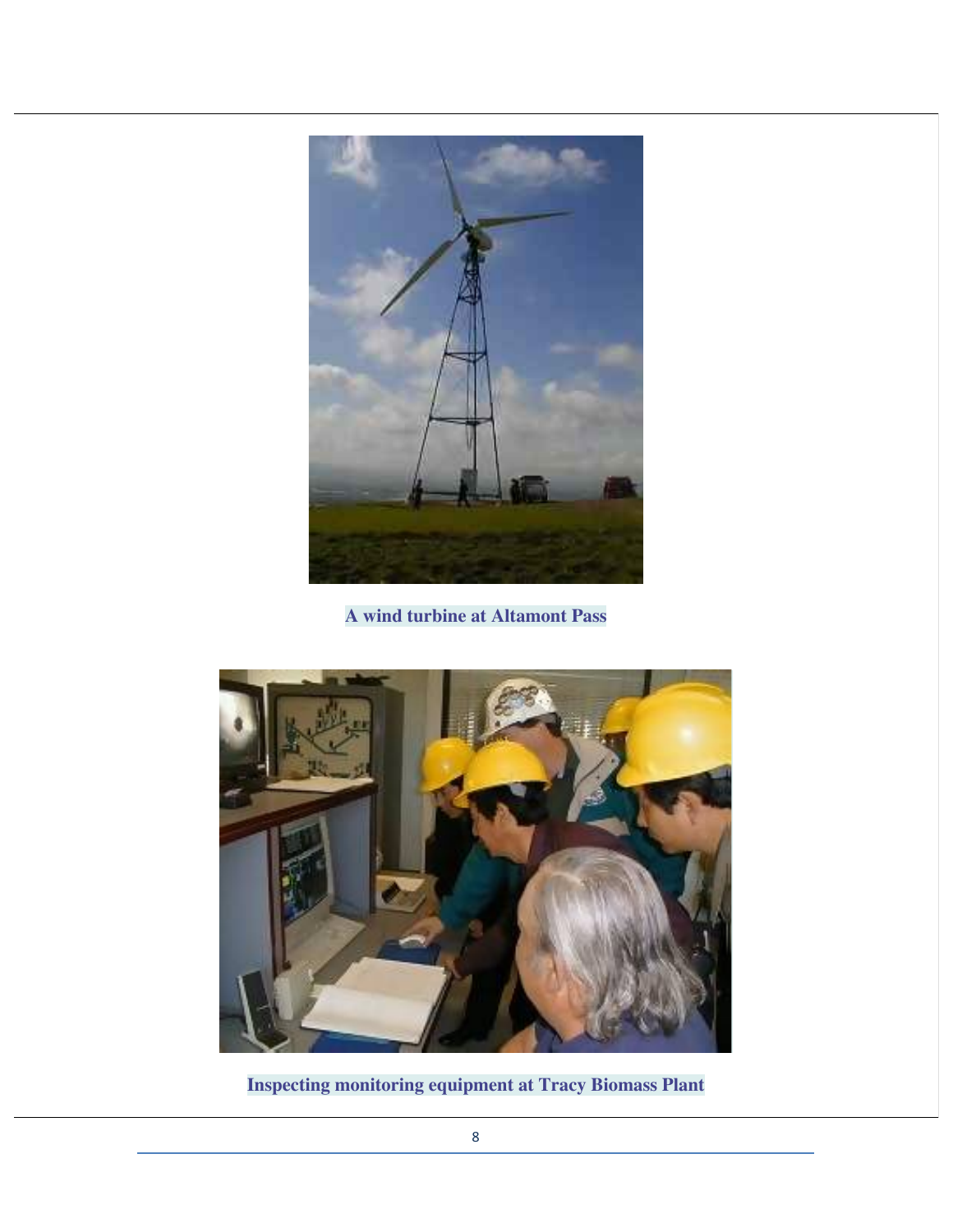

**An inverter at Xantrex Corporation**



**Ray Hudson of Xantrex shows a transistor to Kim Kwan Ho of the Nonconventional Energy Development Center**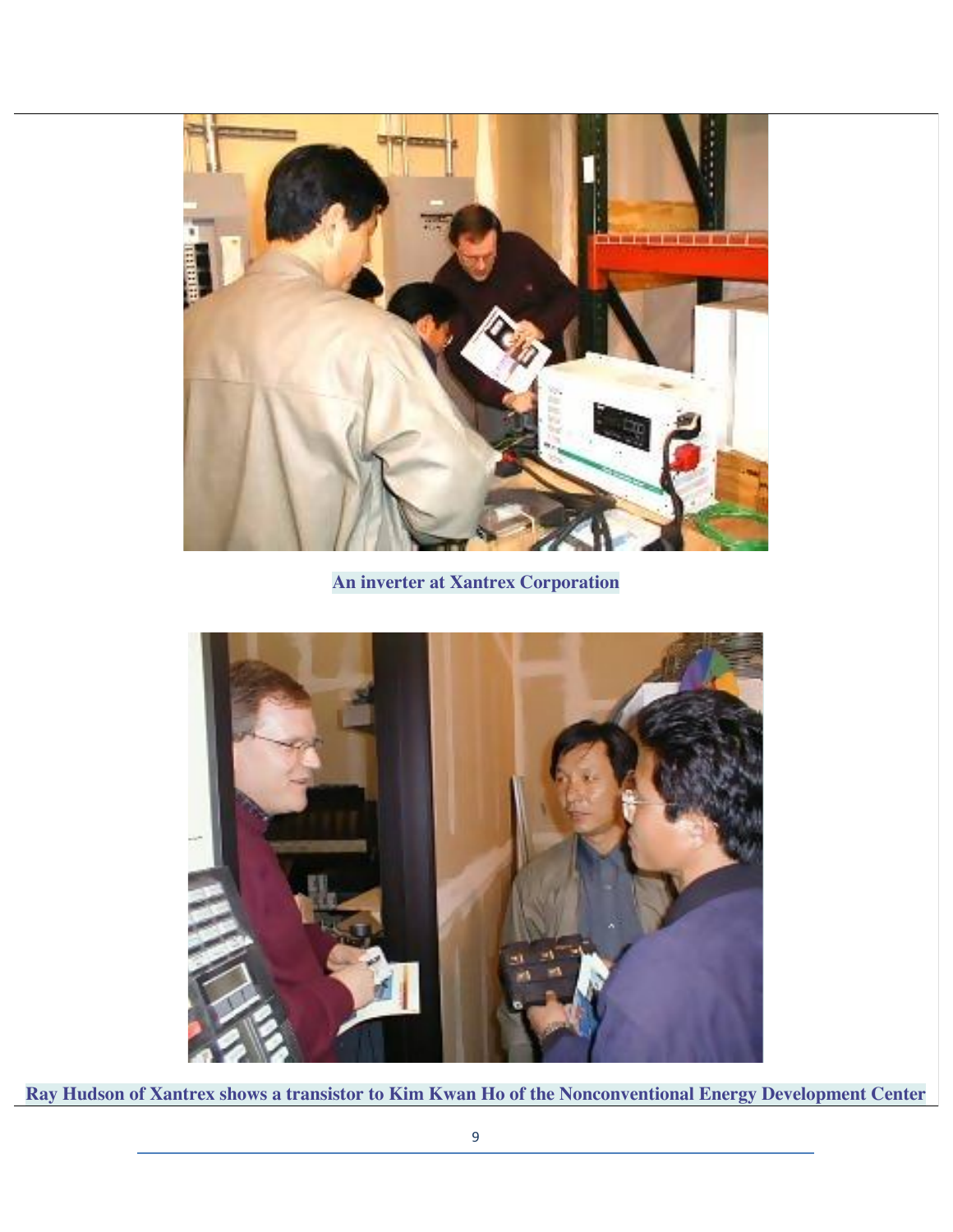

**Checking out the boiler at Tracy Biomass Plant**

| **Project Info** |

*March 10, 2001*



**Discussing biogas with Dr. Ramesh Bhatia** | **Project Info** |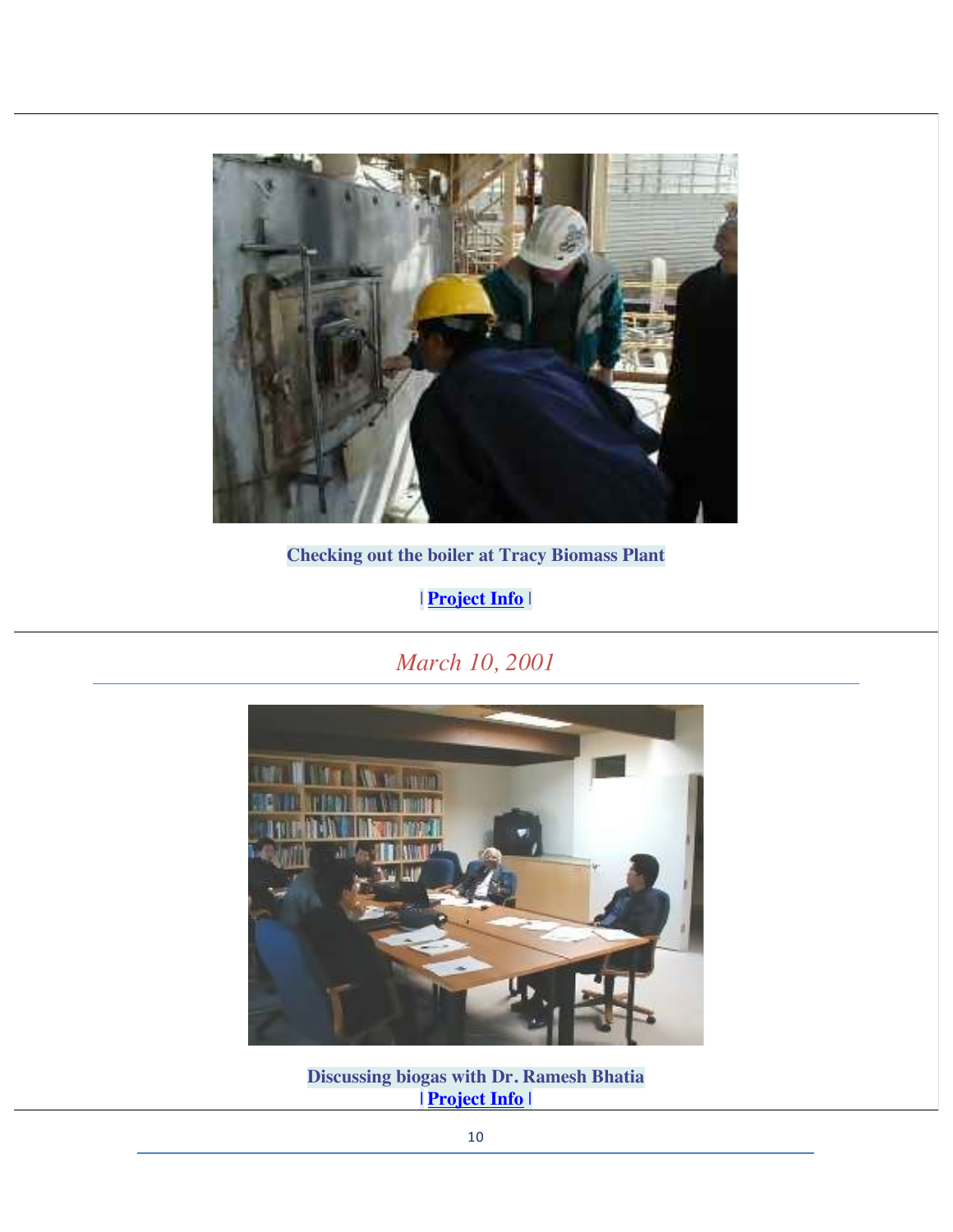#### *March 11, 2001*



**In front of the Golden Gate Bridge**

| **Project Info** |

*March 12, 2001*



**Discussing DPRK-Nautilus project at Center for International Security & Cooperation (CISAC), Stanford U.**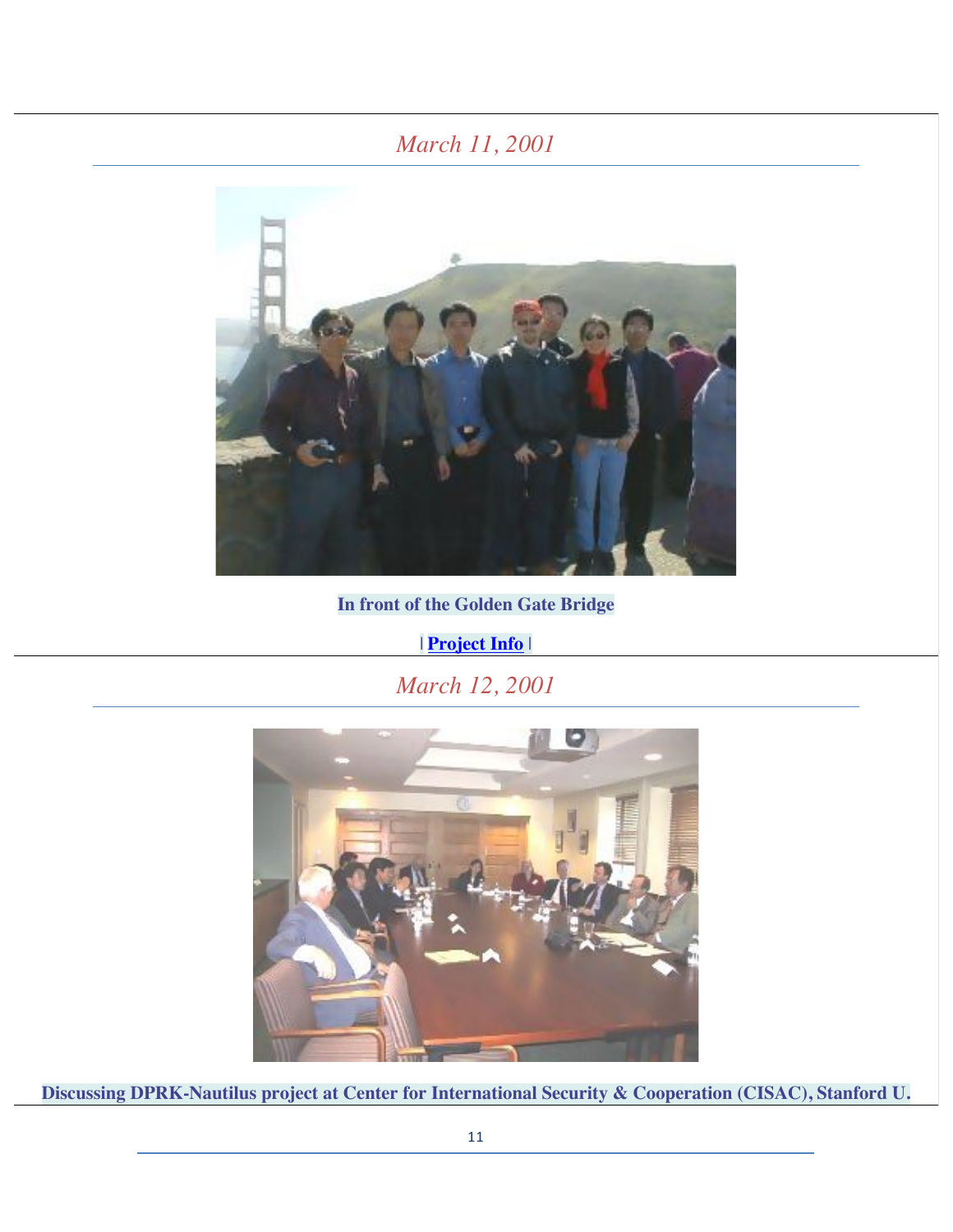

**Kim Il Bong of the Korean Anti-Nuke Peace Committee and Kim Chang Il of the Nonconventional Energy Development Center present a hat to Dr. Bill Perry (Nautilus Executive Director Peter Hayes in background)**



**Participants at CISAC dinner.**